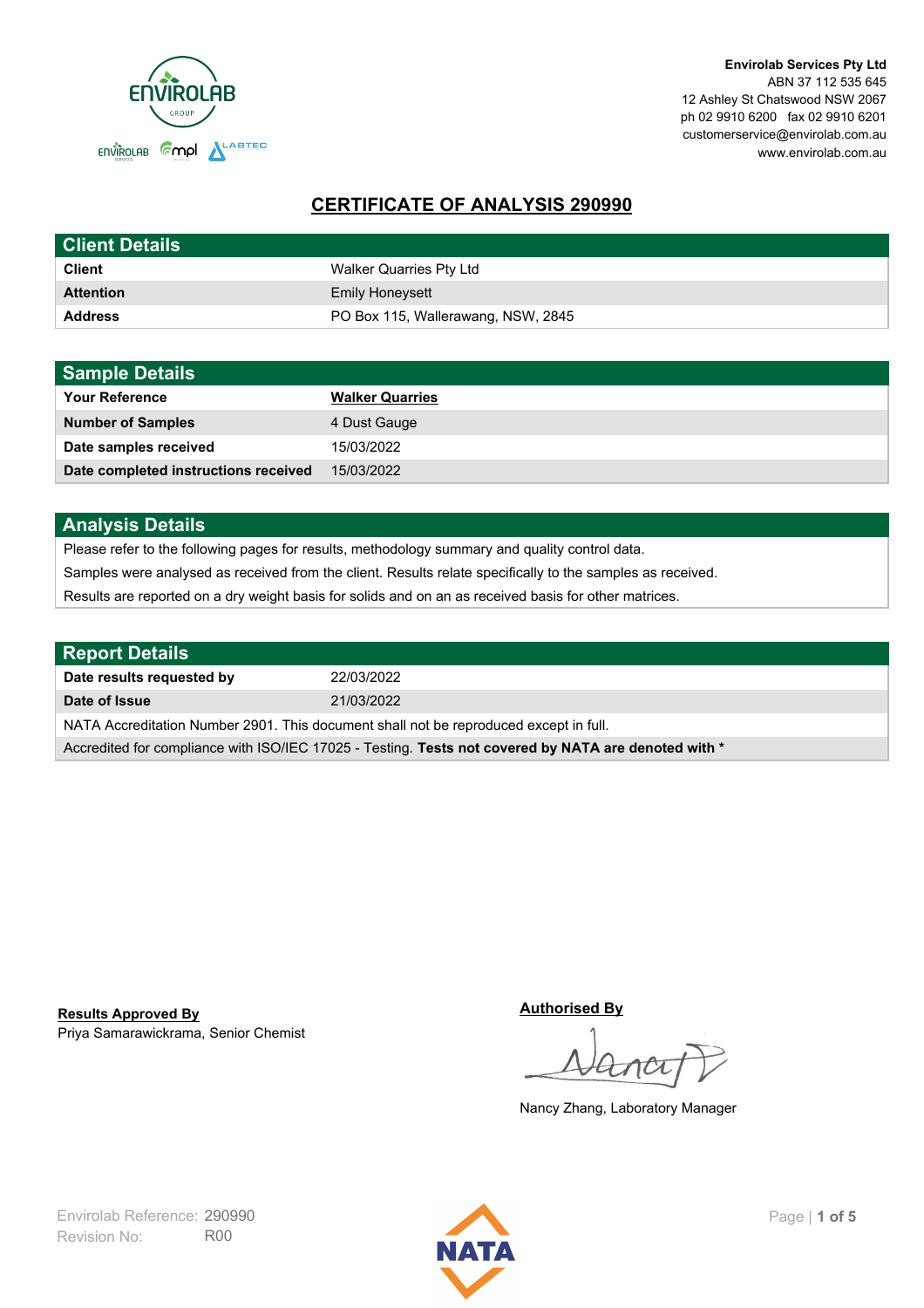| Dust Deposition AS 3580.10.1 |                          |                   |                 |                 |                   |
|------------------------------|--------------------------|-------------------|-----------------|-----------------|-------------------|
| <b>Our Reference</b>         |                          | 290990-1          | 290990-2        | 290990-3        | 290990-4          |
| <b>Your Reference</b>        | <b>UNITS</b>             | DG <sub>1</sub>   | DG <sub>2</sub> | DG <sub>3</sub> | DG4               |
| Date Sampled                 |                          | $\overline{a}$    | ۰               | ۰               |                   |
| Type of sample               |                          | <b>Dust Gauge</b> | Dust Gauge      | Dust Gauge      | <b>Dust Gauge</b> |
| Date prepared                | ٠                        | 16/03/2022        | 16/03/2022      | 16/03/2022      | 16/03/2022        |
| Date analysed                | $\overline{\phantom{a}}$ | 16/03/2022        | 16/03/2022      | 16/03/2022      | 16/03/2022        |
| Dust - No. of Days Collected | $\overline{\phantom{a}}$ | 29                | 29              | 29              | 29                |
| Insoluble Solids             | g/m <sup>2</sup> /month  | 0.8               | 0.4             | 0.3             | 0.4               |
| Combustible Matter           | $g/m2$ /month            | 0.3               | 0.2             | 0.2             | 0.3               |
| Ash                          | g/m <sup>2</sup> /month  | 0.5               | 0.2             | 0.2             | 0.1               |
| Soluble Matter               | g/m <sup>2</sup> /month  | 3.1               | 3.1             | 2.7             | 2.4               |
| <b>Total Solids</b>          | $q/m^2$ /month           | 3.8               | 3.4             | 3.0             | 2.8               |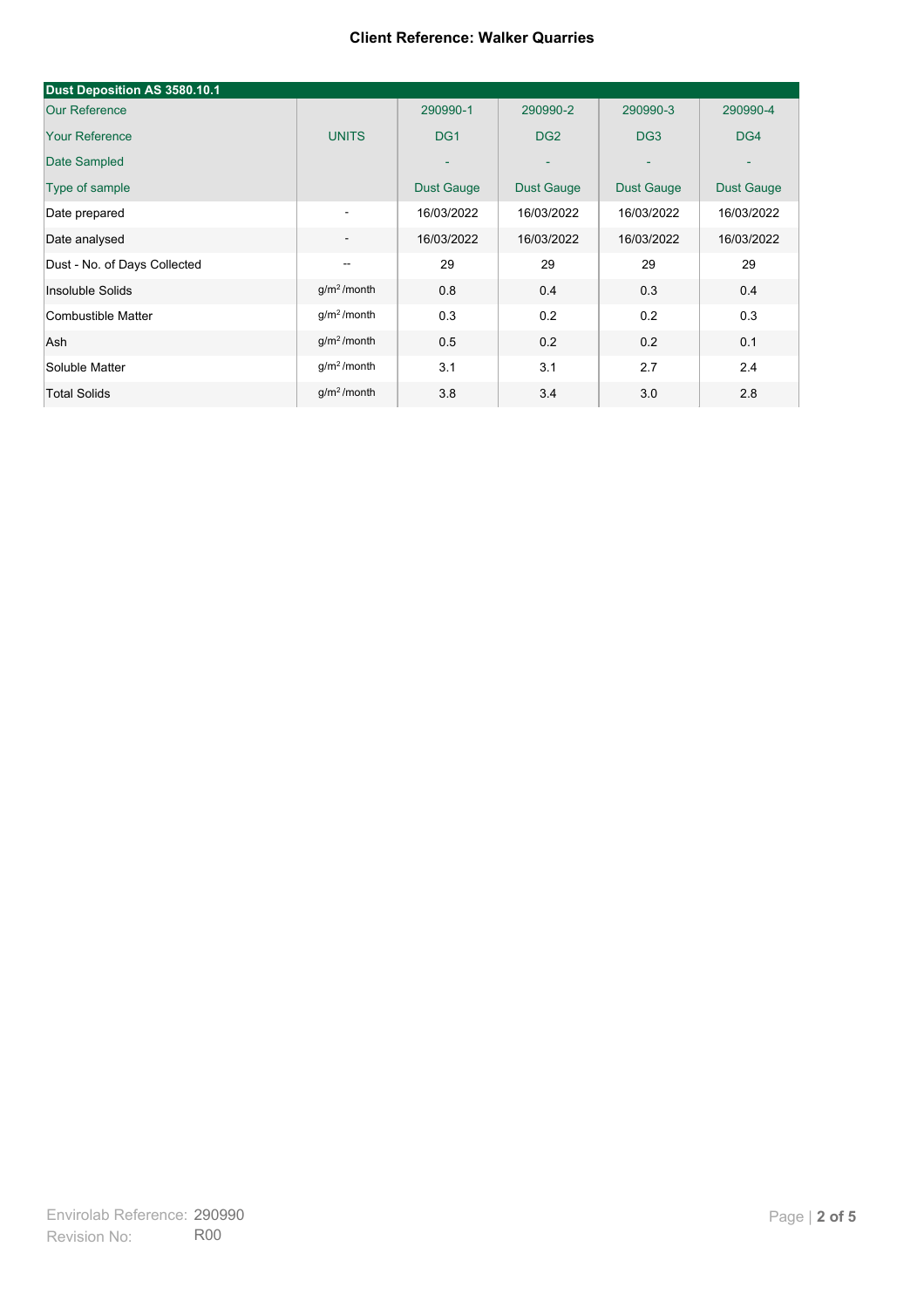| <b>Method ID</b> | <b>Methodology Summary</b>                               |
|------------------|----------------------------------------------------------|
| AS 3580.10.1     | Analysis of dust gauges by AS 3580.10.1 (analysis only). |

F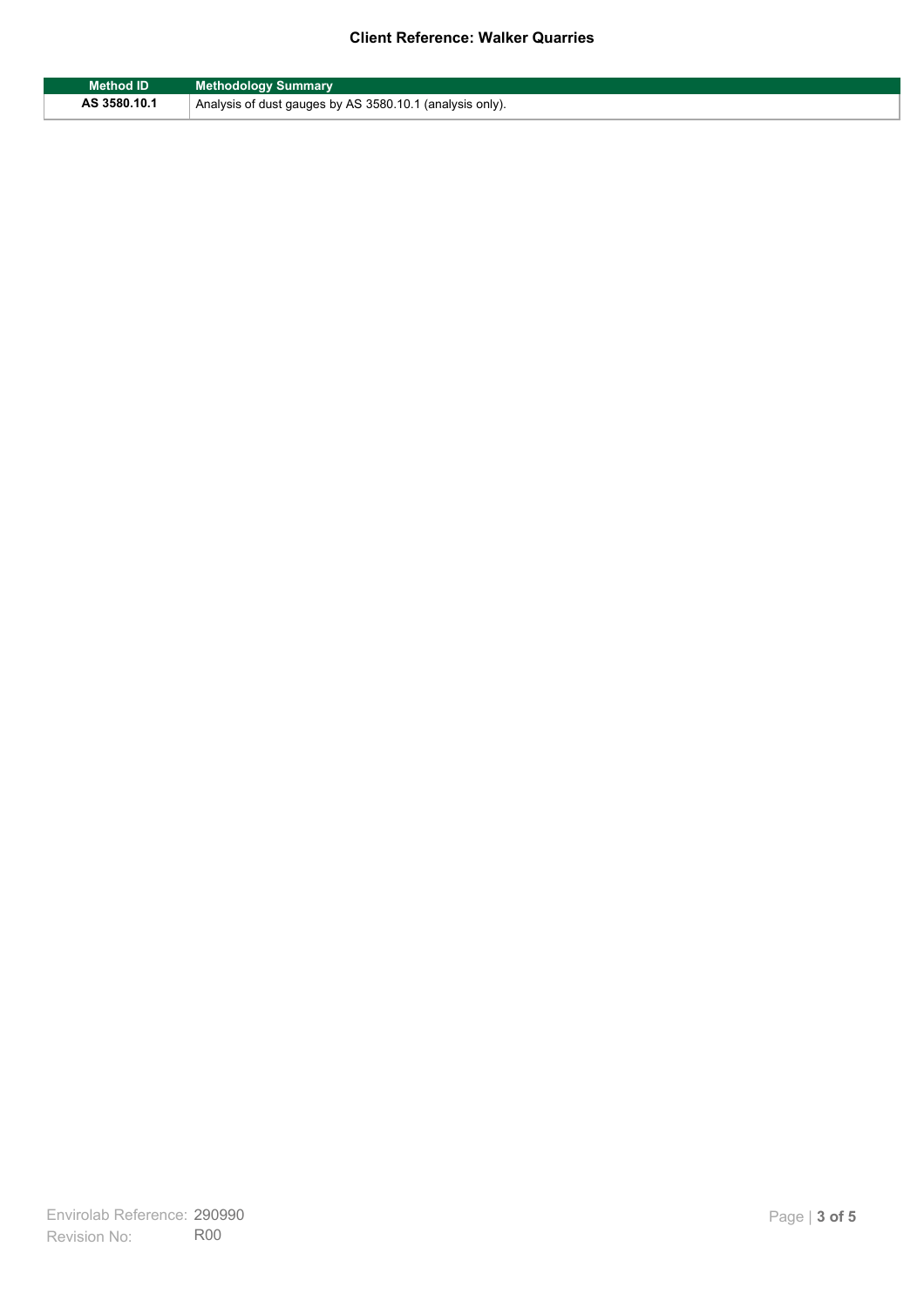| <b>Result Definitions</b> |                                           |
|---------------------------|-------------------------------------------|
| <b>NT</b>                 | Not tested                                |
| <b>NA</b>                 | Test not required                         |
| <b>INS</b>                | Insufficient sample for this test         |
| <b>PQL</b>                | <b>Practical Quantitation Limit</b>       |
| $\prec$                   | Less than                                 |
| $\geq$                    | Greater than                              |
| <b>RPD</b>                | <b>Relative Percent Difference</b>        |
| <b>LCS</b>                | Laboratory Control Sample                 |
| <b>NS</b>                 | Not specified                             |
| <b>NEPM</b>               | National Environmental Protection Measure |
| <b>NR</b>                 | Not Reported                              |